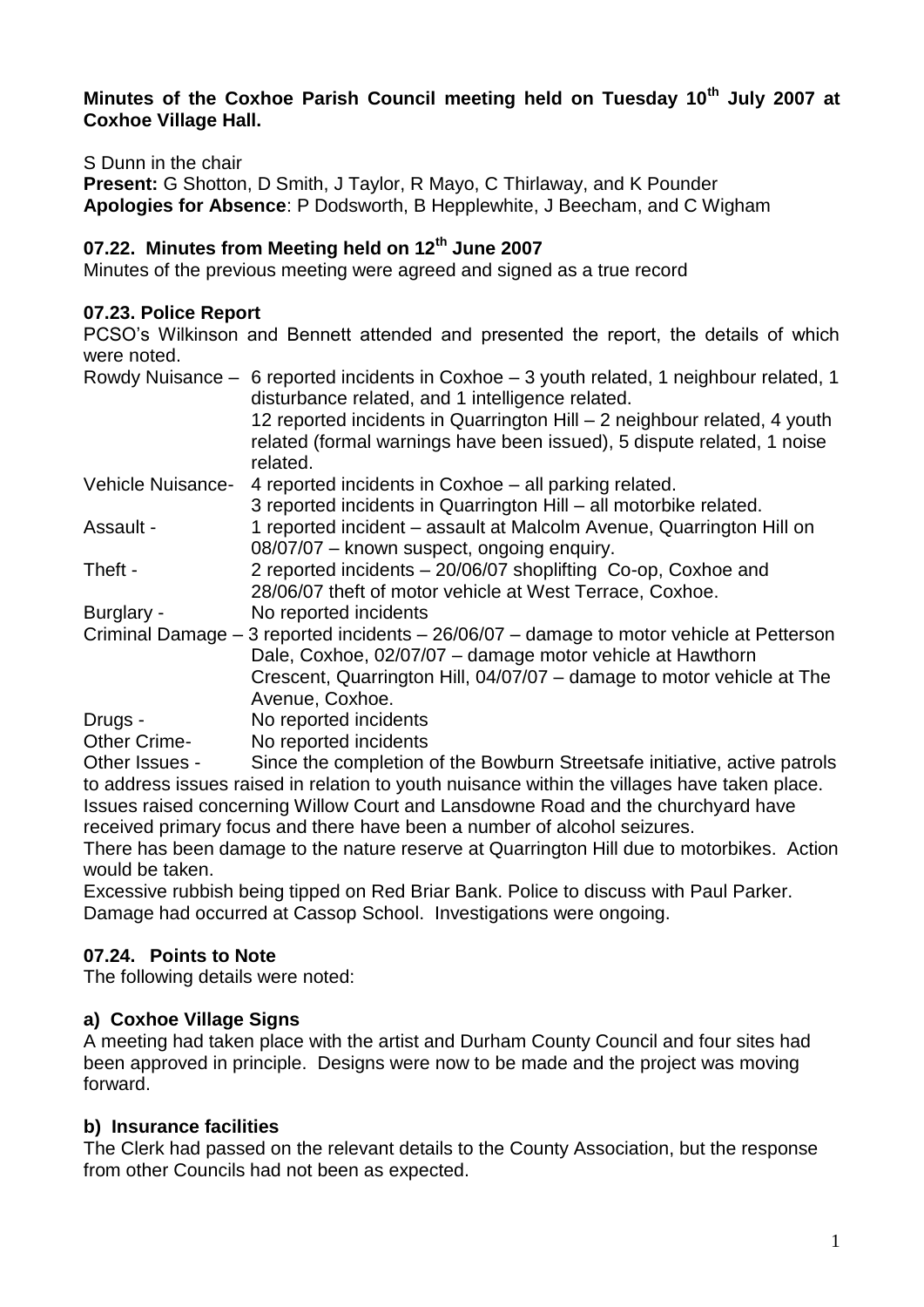# **07.25. Reports of the Clerk**

The Clerk reported on the following issues and the details were noted:

## **a) Traffic management**

Following the meeting with the County Council, details had now been provided concerning the Tarka and Avenue schemes and schemes now proposed for Quarrington Hill that would hopefully be funded by the County Council. The Police had objected to the build out on the Avenue scheme

**Resolved:** i) The Clerk to send thanks to the County Council officers and Councillor Morgan for their help in moving these projects forward quickly ii) a complaint be sent to the Police concerning the lateness of their objections on schemes iii) a request be made that Quarrington Hill representatives be present at any site meeting on the Quarrington Hill/Cassop proposal iv) a further meeting be held with the County Council to provide a progress report on the 2<sup>nd</sup> August. v) City Councillors requested to consider the funding of estate road humps

## **b) Training**

Details had been received on the proposed training for Councillors from NEREO. A total cost of £1000 was proposed for training all Councillors on the 5 modules

**Resolved:** i) NEREO be asked to provide the relevant training at the agreed cost, preferably to be held on the  $4<sup>th</sup>$  Tuesday evening of each month ii) £1000 be vired from the election expenses budget to meet the cost of this training.

## **c) Planning Applications**

The following planning applications had been received and were noted without objection: i) Erection of detached pitched roof garage/store to rear of existing dwelling at 8 School Avenue, Coxhoe;

ii) Erection of single storey pitched roof extension to rear of existing dwelling at 2 Aged Miners Homes, Quarrington Hill;

iii) Erection of single storey pitched roof extension to the rear of existing dwelling at 88 Ashbourne Drive, Coxhoe

iv) Erection of a conservatory to rear of existing dwelling at Chandler House, Linden Terrace, Coxhoe

## **d) Risk Assessments**

The risk assessment working party had met to investigate the current risk assessments of the Council. They had also reviewed the effectiveness of the system of internal audit. Documents had been prepared and circulated to Members detailing proposed assessments, both general and financial and detailing the proposed role of the internal auditor. These documents were discussed at length. The need for a working party to be set up to provide a 3 year plan, including financial implications, to meet the requirements of the parish plan and to plan the budget process was discussed

Resolved: i) the risk assessment analysis was agreed and adopted by the Council and Members responsibilities were noted ii) the document on the role of the internal auditor was adopted iii) a working party was set up on budgetary planning consisting of Councillors Dunn, Mayo, Marsden and Pounder, with input from other Members. iv) attempts be made to make a reciprocal arrangement with another Parish Council to cover the Clerks duties through any lengthy period of absence

# **e) Quality Council**

The Clerk had enrolled on the CICLA mentoring course for preparation for quality status which would start on 17<sup>th</sup> July and updated members on the preparedness for achieving this status in the future.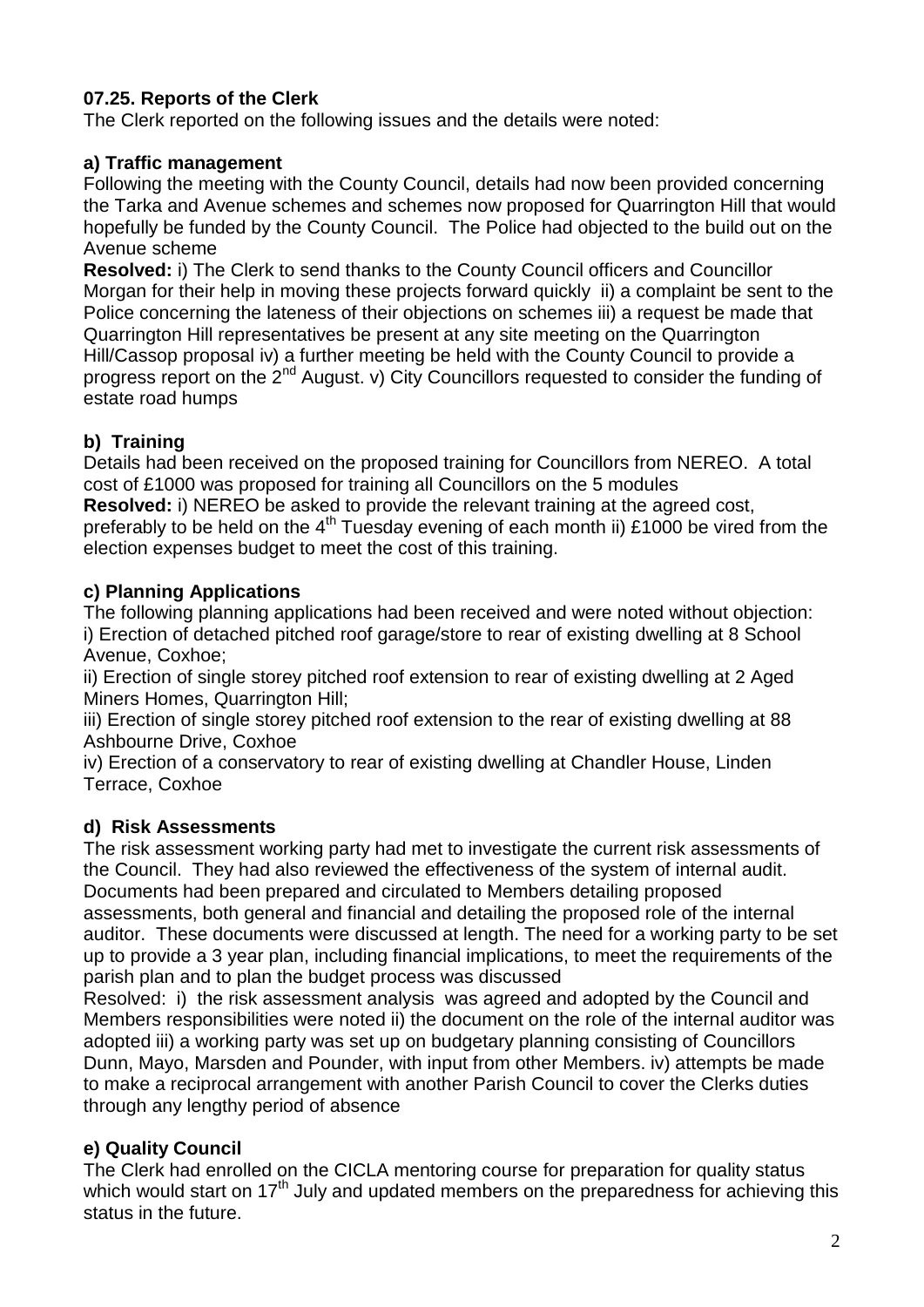## **f) Maintenance Contract**

The Clerk updated the Council on the works carried out to date and proposals for additional works were discussed. Complaints were received relating to the walkway at the old railway line in Coxhoe being overgrown. This walkway was County Council responsibility. **Resolved**: i) the Clerk was authorised to agree to additional works as required and report back to the Council. ii) the Clerk to contact Durham County Council relating to the railway walkway.

# **g) Budgetary Update**

The Clerk circulated an up to date bank reconciliation and budgetary statement and the details and its implications were discussed at length. It was noted that expected grants and contributions had now been received. The Clerk provided an update on the possible sale of assets and Councillor Smith declared an interest and left the room at this point and took no part in the discussion of this item

**Resolved:** i) the budgetary process would be discussed in detail after further cost details were received on traffic management and the working party had looked at parish plan implications ii) the Clerk to re-contact the District Valuer requesting that he carry out the required works to value the garden land at Sanderson Street at this stage

## **07.26. Correspondence**

The following correspondence was received and noted.

## **a) Community Safety Focus Event**

The Local Strategic Partnership were hosting this event on the 18<sup>th</sup> July at Newton Hall community centre

**Resolved**: this event would be attended by Councillor K Pounder

## **b) Association of Parish Councils**

The Clerk circulated copies of the monthly Association news, including details of the national conference and consultation on planning for a sustainable future.

## **c) Quarrington Hill Churchyard**

Documents had been received from Mr Jones relating to works that had been carried out at Quarrington Hill churchyard. These were discussed by Members.

**Resolved:** the Clerk to write to Mr Jones advising that the Parish Council have no responsibility for the churchyard and no powers to intervene but would pass the matter on to the parochial church council

## **d) National Railway Museum, Shildon**

An invitation had been received for the Chair to attend a tour of the museum on the  $17<sup>th</sup>$ July

## **e) Durham County Council – Overview and Scrutiny**

A copy of the annual report had been received and was circulated to Members

## **f) Community Citizen Award**

Details were received from Durham City Council inviting applications for this award

## **g) Regional Spatial Strategy**

Details were received on proposed changes to the strategy. These were discussed and considered to be detrimental to the area

**Resolved**: a letter of objection to the proposals is forwarded to the relevant body.